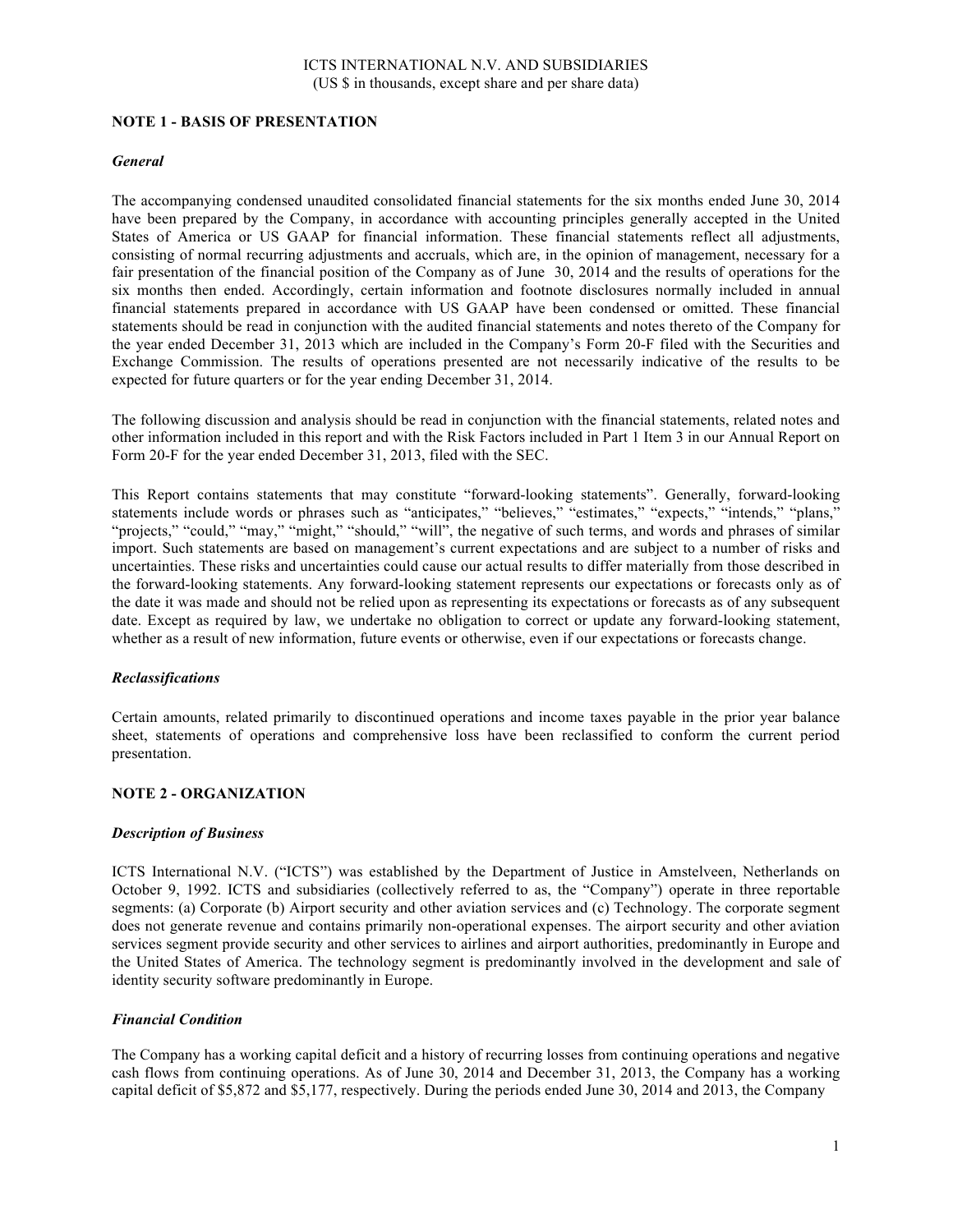# **NOTE 2 – ORGANIZATION (CONTINUED)**

incurred losses from continuing operations of \$2,509 and \$3,771, respectively. Collectively, these factors raise substantial doubt about the Company's ability to continue as a going concern.

Management believes that the Company's operating cash flows and related party/third party financing activities will provide it with sufficient funds to meet its obligations and execute its business plan for the next twelve months. However, there are no assurances that management's plans to generate sufficient cash flows from operations and obtain additional financing from related parties/third parties will be successful. In May 2014, the Company increased its borrowing capacity under the convertible notes payable to related party to \$37,000.

The accompanying consolidated financial statements do not include any adjustments relating to the recoverability and classification of asset carrying amounts or the amount and classification of liabilities that might result should the Company be unable to continue as a going concern.

# **NOTE 3 - CERTAIN TRANSACTIONS**

### *IRS Settlement*

The Company was subject to a tax examination for one of its subsidiaries in the United States by the Internal Revenue Service 'IRS' for the tax years 2002 to 2004. In connection with this examination, a subsidiary was required to provide information regarding its treatment of certain expenses. The IRS proposed a number of adjustments to the subsidiary's filed income tax returns for the tax years 2002 to 2004, which collectively resulted in an assessed income tax liability of \$7,325. Management vigorously contested the merit of the proposed adjustments and established a reserve of \$10,690. In July 2011 and January 2012, the Company entered into arrangements with the IRS to settle all outstanding claims against it for \$3,329, including \$877 in interest. In August 2012, the Company filed an Offer in Compromise Form with the IRS to reduce the amount payable to the IRS under the settlements citing unfavorable financial condition of its American subsidiaries. In July 2013, the IRS accepted the Company's offer to settle all outstanding amounts for \$200, which has been paid in full as of December 2013.

The total amount of unrecognized income tax benefits regarding the IRS in the accompanying consolidated statements of operations is \$0 and \$2,346, of which \$0 and \$1,221 is presented as part of the discontinued operations as of June 30, 2014 and 2013, respectively.

The total amount of unrecognized interest income regarding the IRS in the accompanying consolidated statements of operations is \$0 and \$906, of which \$0 and \$626 is presented as part of the discontinued operations as of June 30, 2014 and 2013, respectively.

# *Acquisition of Company in Germany*

During the second quarter of 2013 the Company purchased a German Company, which operates in the field of professional operating security services and specializes in passenger and freight control at Frankfurt Airport. The operations of the new subsidiary are consolidated in the accompanying consolidated statements of operations starting from May 1, 2013. During the period ended June 30, 2014 and 2013 the German's subsidiary revenue was \$21,883 and \$3,330, respectively.

# **NOTE 4 - DISCONTINUED OPERATIONS**

In December 2005, the Company committed to a plan to cease the operations of its entertainment segment in the United States. Accordingly, as of that date, the assets, liabilities and results of operations of the entertainment segment were classified as discontinued operations in the Company's consolidated financial statements.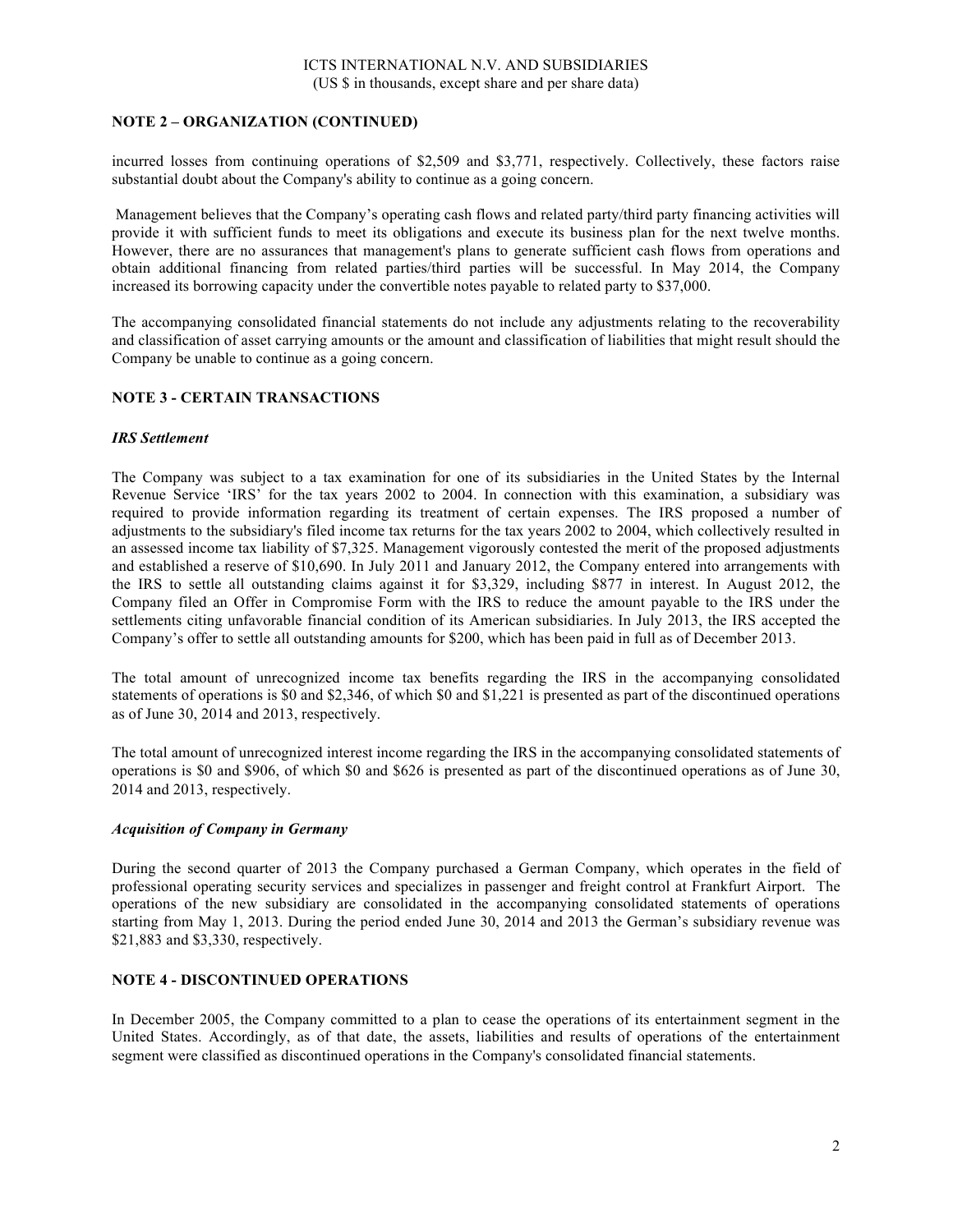# **NOTE 4 - DISCONTINUED OPERATIONS (CONTINUED)**

In connection with the Company's settlement of certain assessments with the IRS, the Company recognized \$0 and \$1,847 of changes in uncertain income tax positions in the periods ended June 30, 2014 and 2013, respectively including interest, related to its entertainment segment in income from discontinued operations.

During the year ended December 31, 2012, the Company committed to a plan to cease the operations of its subsidiary in France (I-SEC France) and in November 2012 transferred control of the subsidiary to a courtappointed liquidator. The subsidiary provided aviation security services in France.

During the year ended December 31, 2012, the Company ceased the operations of its subsidiaries in Romania (I-SEC Romania) and Hungary (I-SEC Hungary), which provided aviation security services in the respective countries. The subsidiaries are in the process of liquidation.

During the year ended December 31, 2013 the Company ceased the operations of its subsidiaries in the United Kingdom (I-SEC UK), and Denmark (I-SEC Denmark). In addition, the Company committed to a plan to cease operations of its subsidiary in Belgium (I-SEC Belgium). All of the subsidiaries provided aviation security services in the respective countries.

A summary of the Company's assets and liabilities from discontinued operations as of June 30, 2014 and 2013 are as follows:

|                                                        |             | June 30, |     | December 31. |
|--------------------------------------------------------|-------------|----------|-----|--------------|
|                                                        |             | 2014     |     | 2013         |
| <b>ASSETS</b>                                          |             |          |     |              |
| <b>CURRENT ASSETS:</b>                                 |             |          |     |              |
| Cash and cash equivalents                              | \$          | 21       | \$. | 259          |
| Accounts receivable, net                               |             |          |     | 361          |
| Prepaid expenses and other current assets              |             | 72       |     | 121          |
| Total current assets from discontinued operations      |             | 93       | \$  | 741          |
|                                                        |             |          |     |              |
| <b>LIABILITIES</b>                                     |             |          |     |              |
| <b>CURRENT LIABILITIES:</b>                            |             |          |     |              |
| Accounts payable                                       | $\mathbf S$ | 18       |     | 259          |
| Accrued expenses and other current liabilities         |             |          |     | 588          |
| Total current liabilities from discontinued operations |             | つつ       |     | 847          |

A summary of the Company's results from discontinued operations for the periods ended June 30, 2014 and 2013 is as follows:

|                                                | Period ended, June 30, |      |  |       |
|------------------------------------------------|------------------------|------|--|-------|
|                                                |                        | 2014 |  | 2013  |
| Revenue                                        |                        | 93   |  | 2,706 |
| Cost of revenue                                |                        | 106  |  | 2,261 |
| GROSS PROFIT (EXCESS OF COSTS OF REVENUES OVER |                        |      |  |       |
| <b>REVENUE)</b>                                |                        | (13) |  | 445   |
| Selling, general and administrative expenses   |                        | 28   |  | 408   |
| <b>OPERATING PROFIT (LOSS)</b>                 |                        | (41) |  | 37    |
| Other income, net                              |                        |      |  | 629   |
| Income tax benefit                             |                        |      |  | 1.224 |
| Income (loss) from discontinued operations     |                        | (41  |  | 1.890 |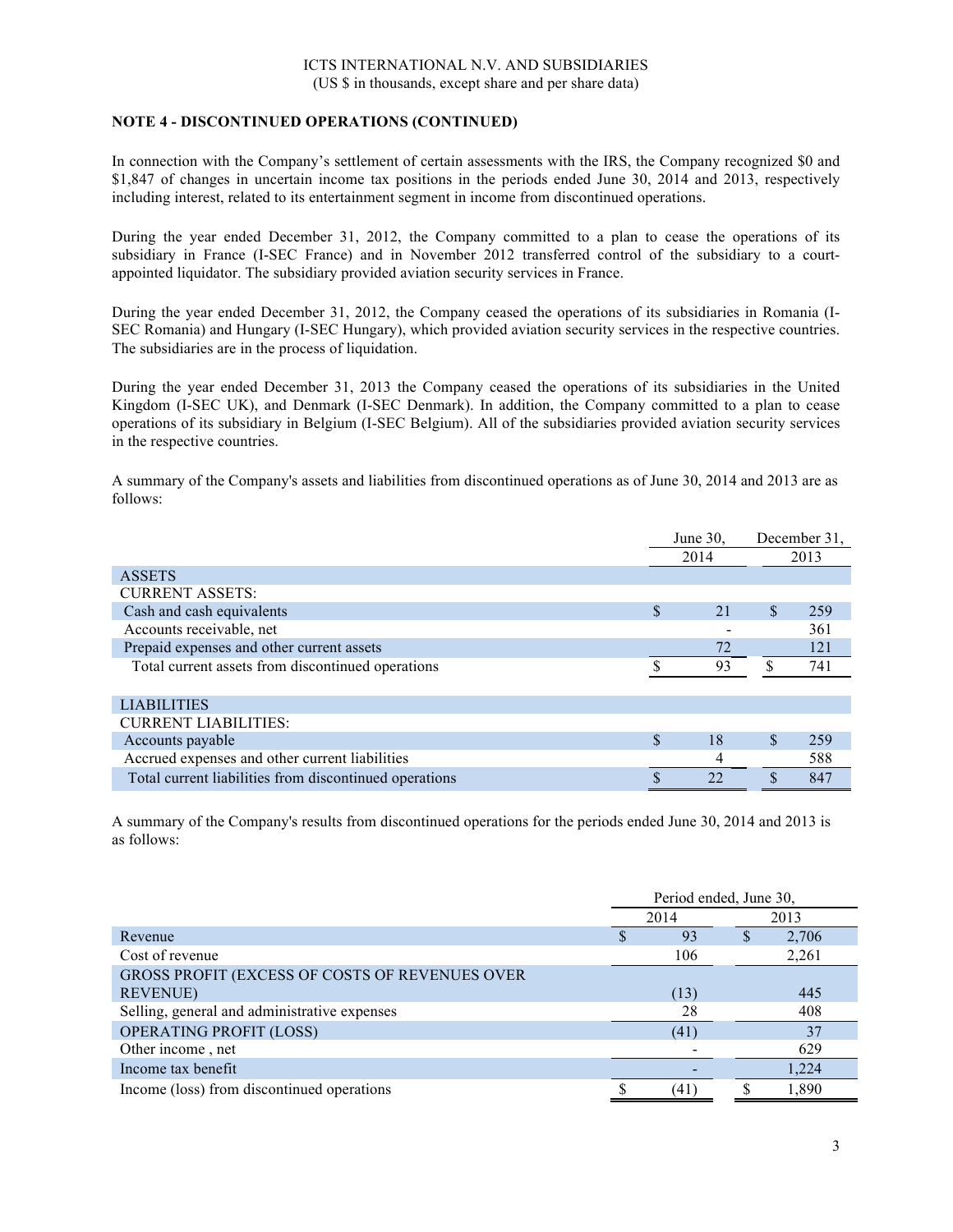# **NOTE 5 – SEGMENT AND GEOGRAPHICAL INFORMATION**

The Company operates in three reportable segments: (a) Corporate (b) Airport security and other aviation services and (c) Technology. The corporate segment does not generate revenue and contains primarily non-operational expenses. The airport security and other aviation services segment provide security and other aviation services to airlines and airport authorities, predominantly in Europe and the United States. The technology segment is predominantly involved in the development and sale of identity security software to financial and other institutions, predominantly in Europe. All inter-segment transactions are eliminated in consolidation. The accounting policies of the segments are the same as the accounting policies of the Company as a whole.

The chief operating decision maker reviews the operating results of these reportable segments. The performance of the reportable segments is based primarily on loss (profit) from continuing operations.

|                                          |              | Corporate |              | Airport<br>Security<br>and Other<br>Aviation<br><b>Services</b> | Technology |               | Total   |
|------------------------------------------|--------------|-----------|--------------|-----------------------------------------------------------------|------------|---------------|---------|
| Six months ended June $30, 2014$ :       |              |           |              |                                                                 |            |               |         |
| Revenue                                  | S            |           | \$           | 82,610                                                          | \$<br>396  | <sup>\$</sup> | 83,006  |
| Depreciation and amortization            |              |           |              | 381                                                             | 50         |               | 431     |
| Loss (Profit) from continuing operations |              | 1,325     |              | (561)                                                           | 1,745      |               | 2,509   |
| Total assets                             |              | 584       |              | 32,229                                                          | 259        |               | 33,072  |
|                                          |              |           |              |                                                                 |            |               |         |
|                                          |              |           |              |                                                                 |            |               |         |
| Six months ended June 30, 2013:          |              |           |              |                                                                 |            |               |         |
| Revenue                                  | $\mathbb{S}$ |           | $\mathbb{S}$ | 56,036                                                          | \$<br>342  | $\mathbb{S}$  | 56,378  |
| Depreciation and amortization            |              |           |              | 326                                                             | 41         |               | 368     |
| Loss from continuing operations          |              | (705)     |              | (1, 472)                                                        | (1, 594)   |               | (3,771) |
| Total assets                             |              | 384       |              | 24,070                                                          | 541        |               | 24,995  |

The following table sets forth, for the periods indicated, revenue generated by country:

|                          |   | Six months ended June 30, |   |        |  |
|--------------------------|---|---------------------------|---|--------|--|
|                          |   | 2014                      |   | 2013   |  |
| <b>Netherlands</b>       | S | 34,285                    | J | 26,172 |  |
| Germany                  |   | 21,883                    |   | 3,330  |  |
| United States of America |   | 19,555                    |   | 19,494 |  |
| Other                    |   | 7.284                     |   | 7,382  |  |
| Total                    | S | 83,006                    | J | 56,378 |  |

The following table sets forth, for the periods indicated, property and equipment, net of accumulated depreciation and amortization by country:

|                          | June $30$ , |      |    |      |
|--------------------------|-------------|------|----|------|
|                          | 2014        |      |    | 2013 |
| Netherlands              | Φ           | 532  | Φ  | 616  |
| Germany                  |             | 239  |    | 27   |
| United States of America |             | 433  |    | 490  |
| Other                    |             | 339  |    | 413  |
| Total                    | P           | .54? | ٨D | .492 |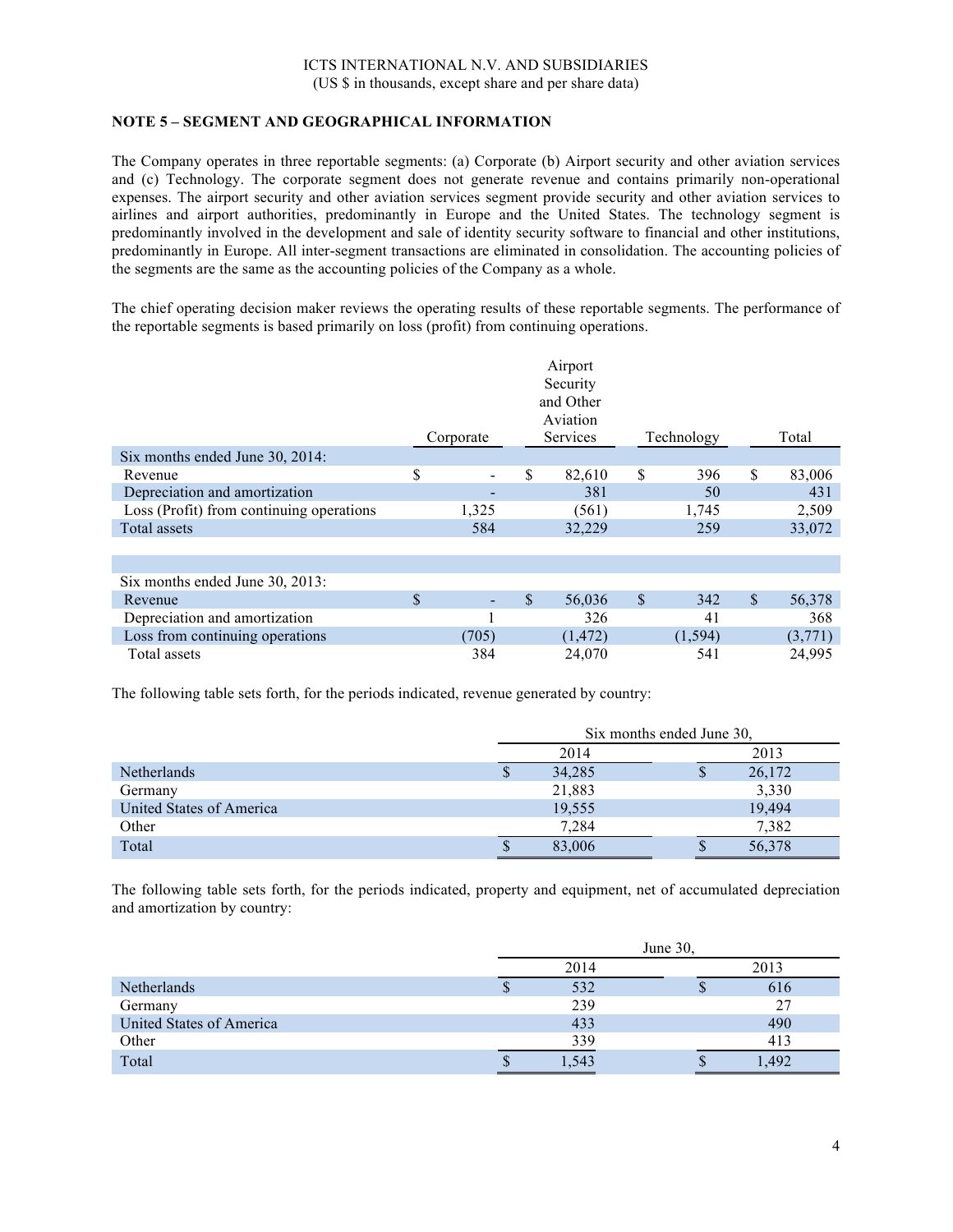### **ITEM 2. MANAGEMENT'S DISCUSSION AND ANALYSIS OF FINANCIAL CONDITION AND RESULTS OF OPERATIONS**

### **OVERVIEW**

The following discussion and analysis should be read in conjunction with the financial statements, related notes and other information included in this report and with the Risk Factors included in Part 1 Item 3 in our Annual Report on Form 20-F for the year ended December 31, 2013, filed with the SEC.

|                                              | Period ended June 30, |           |  |
|----------------------------------------------|-----------------------|-----------|--|
|                                              | 2014                  | 2013      |  |
| Revenue                                      | $100.0\%$             | $100.0\%$ |  |
| Cost of revenue                              | 89.8%                 | 88.2%     |  |
| Gross profit                                 | $10.2\%$              | 11.8%     |  |
| Research and development expenses            | $1.3\%$               | $1.5\%$   |  |
| Selling, general and administrative expenses | $10.1\%$              | $16.9\%$  |  |
| Operating loss                               | $(1.3\%)$             | $(6.6\%)$ |  |
| Other expense, net                           | $(1.6\%)$             | $(1.9\%)$ |  |
| Loss before income tax benefit (expense)     | $(3.0\%)$             | $(8.5\%)$ |  |
| Income tax benefit (expense)                 | $(0.1\%)$             | $1.8\%$   |  |
| Loss from continuing operations              | $(3.0)\%$             | $(6.7\%)$ |  |
| Profit (loss) from discontinued operations   | $0.0\%$               | $3.4\%$   |  |
| Net loss                                     | $(3.1\%)$             | $(3.3\%)$ |  |

**Revenue** – Revenue for the period ended June 30, 2014 was \$83,006 compared to \$56,378 in the first six months of 2013. Revenues from the European Aviation Security activities increased by \$26,513 mainly because of new operations in Germany and increase of services provided to customers in the Netherlands. European results are affected by the translation of the Euro to the Dollar. The average exchange rate for the first six months of 2014 compared to the same period in 2013 increased by 4.4%.

Revenues from other Aviation Services provided in the United States of America ("U.S.") were stable without material changes in revenue compared to the six months period ended June 30, 2013.

Revenues from the Technology segment were stable without material changes in revenue compared to the six months period ended June 2013.

**Cost of revenue** - Cost of revenue for the period ended June 30, 2014 was \$74,578 (89.8% as percentage of revenue) compared to \$49,753 (88.2% as percentage of revenue) for the first six months of 2013. Cost of revenue as percentage of revenue increased in the first six months of 2014 compared to the comparable period in 2013 mainly because of expenses related to new operations in Germany and the Netherlands.

**Research and Development ("R&D")** - R&D expenses for the period ended June 30, 2014 and 2013 were \$1,095 (1.3% as percentage of revenue) compared to \$820 (1.5% as percentage of revenue) for the first six months of 2013. R&D expenses increased mainly due to new personnel hired by the Company in 2014.

**Selling, general and administrative expenses ("SG&A")** - SG&A expenses were \$8,419 for the period ended June 30, 2014 (10.1% as percentage of revenue) compared to \$9,529 (16.9% as percentage of revenue) for the